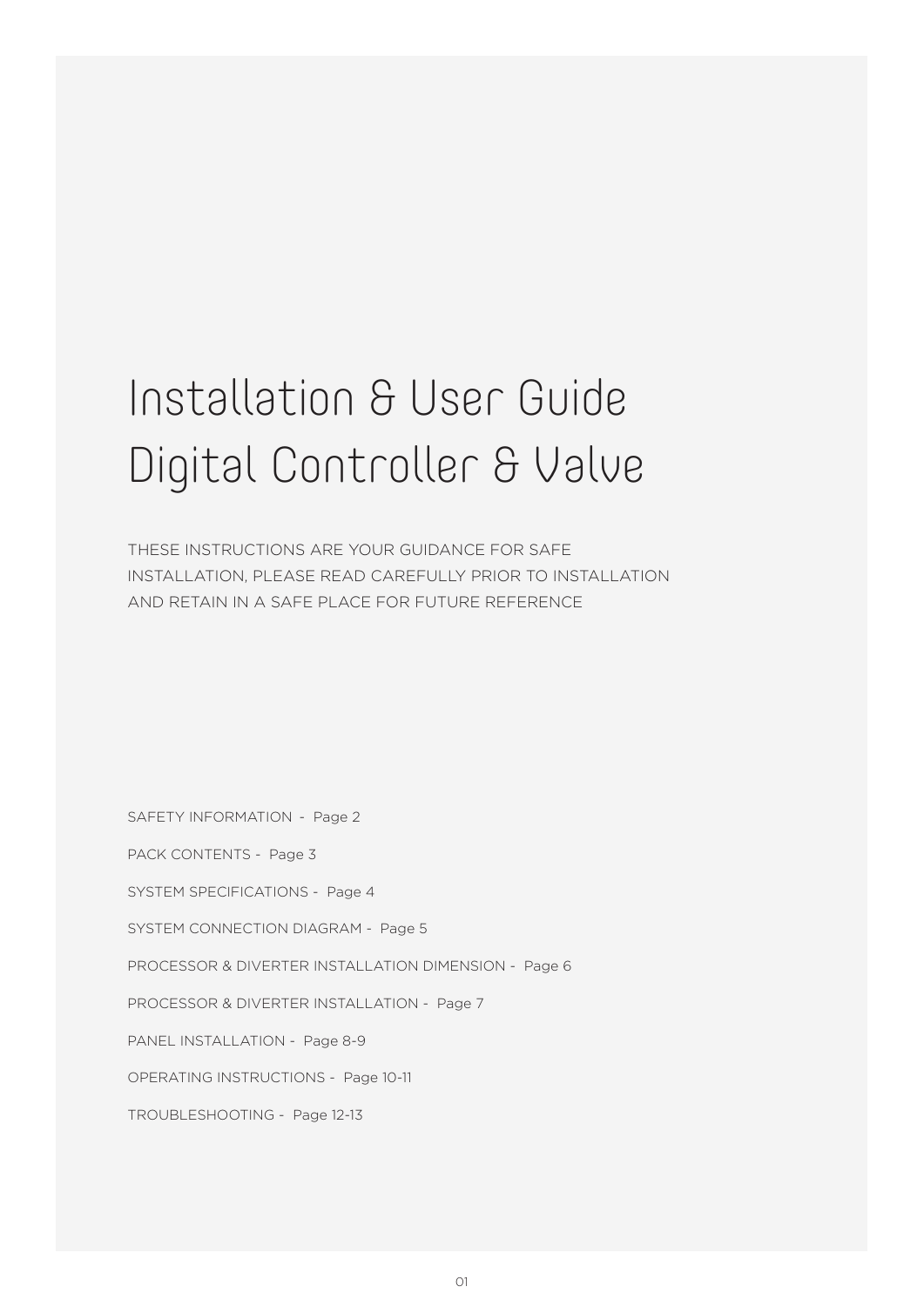IMPORTANT: THESE INSTRUCTIONS ARE YOUR GUIDANCE FOR SAFE INSTALLATION, PLEASE READ CAREFULLY PRIOR TO INSTALLATION AND RETAIN IN A SAFE PLACE FOR FUTURE REFERENCE

### GENERAL

This product MUST be installed by a reputable qualified trades person in accordance with all relevant current water supply regulations. All electrical connections MUST be installed by a qualified trades person following the latest version of BS7671 (Wiring Regulations) and certified to current building regulations.

Before any electrical connections are made, the electricity supply MUST be turned off.

This product is not intended for use by persons with reduced capabilities or children unless they are fully supervised.

#### TEMPERATURE

When you first operate the system, it will set the water temperature to 38°C. In normal use, the system will remember the last water temperature setting when it is powered on.

The system will deliver a maximum water temperature of 45°C. The hot water supply temperature MUST NOT exceed 75°C.

#### INSTALLATION LOCATION

Important: The processor must be installed in a location that is safely and easily accessible for the purpose of servicing and maintenance.

The processor MUST NOT be installed in situations where either the ambient temperature is likely to exceed 40°C or where it may be subject to freezing conditions.

The control panel MUST NOT be installed in situations where the ambient temperature is likely to fall below 5°C or rise above 70°C.

### CABLES

Cables which are chased into the wall must also be protected by a suitable sized conduit or sheathing to allow removal for servicing and maintenance.

Surface mounted cables MUST also be protected by a suitable approved conduit, even in a loft.

The user control is supplied from a low voltage source. Please check for hidden pipes or cables before drilling any holes.

This product is suitable for thermal storage cistern and combination boiler system which can guarantee continuous hot water supply delivered under 1bar water pressure or more.

### PIPE SIZING

Long pipe runs, on both inlet and outlet, will reduce the flow rate at the shower head, 22mm pipework should be used on inlets and reduce down to 15mm as close to the processor as possible to reduce pressure losses and help maintain flow rate.

To optimize performance minimize the number of elbows used.

All copper pipework must be cross-bonded and connected to an earthing point.

To avoid leaks and damage we recommend the use of flexible piping to connect the water inlets and outlets.

#### AFTER INSTALLATION

Important: After finishing installation, firstly, open both cold and hot inlet valves to test the pipework in the water system for any leaks. If it is OK connect the power supply. Then, press the Power On/Off button to turn on the system, test for any water leaks from joins in the outlet water system. After confirming no leakage on the inlet and outlet water system, then start functional commissioning. The mixer and diverter units should be installed with service access, as filters may need cleaning or plumbing checked.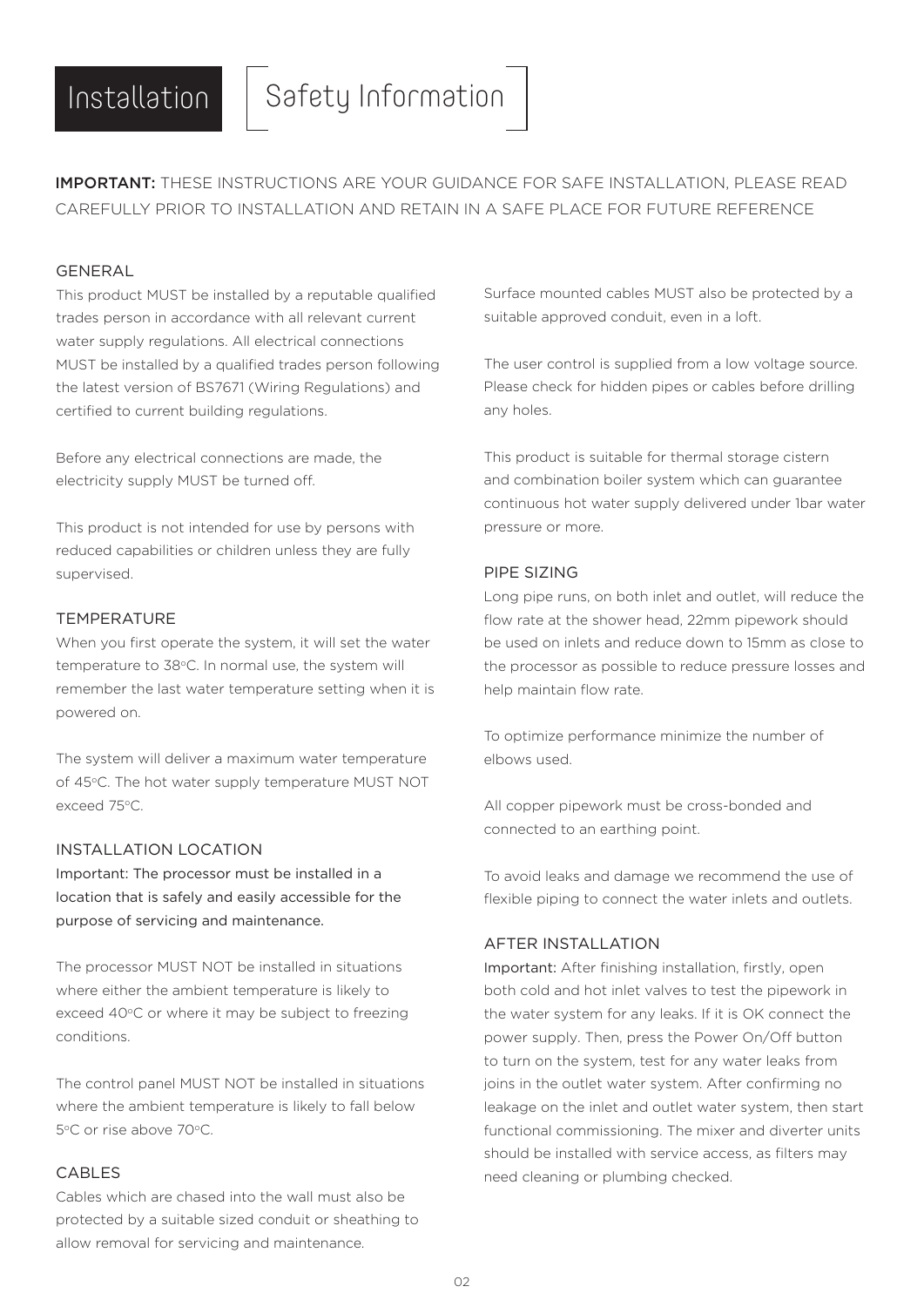

IMPORTANT: Remove all packaging and check all contents for damage before starting the installation process. The model supplied may vary from the images shown, please note that the general installation process for all digital shower valves is the same.



Note: Filters are factory fitted in the processor inlets.

Red O-ring should be fitted on all female connectors during assembly; it is used to guarantee waterproof purpose.

Pipework and plumbing fittings should be sourced locally to suit the configuration of your installation. To avoid leaks, we highly recommend the use of flexible pipes with push-fit connectors for installation.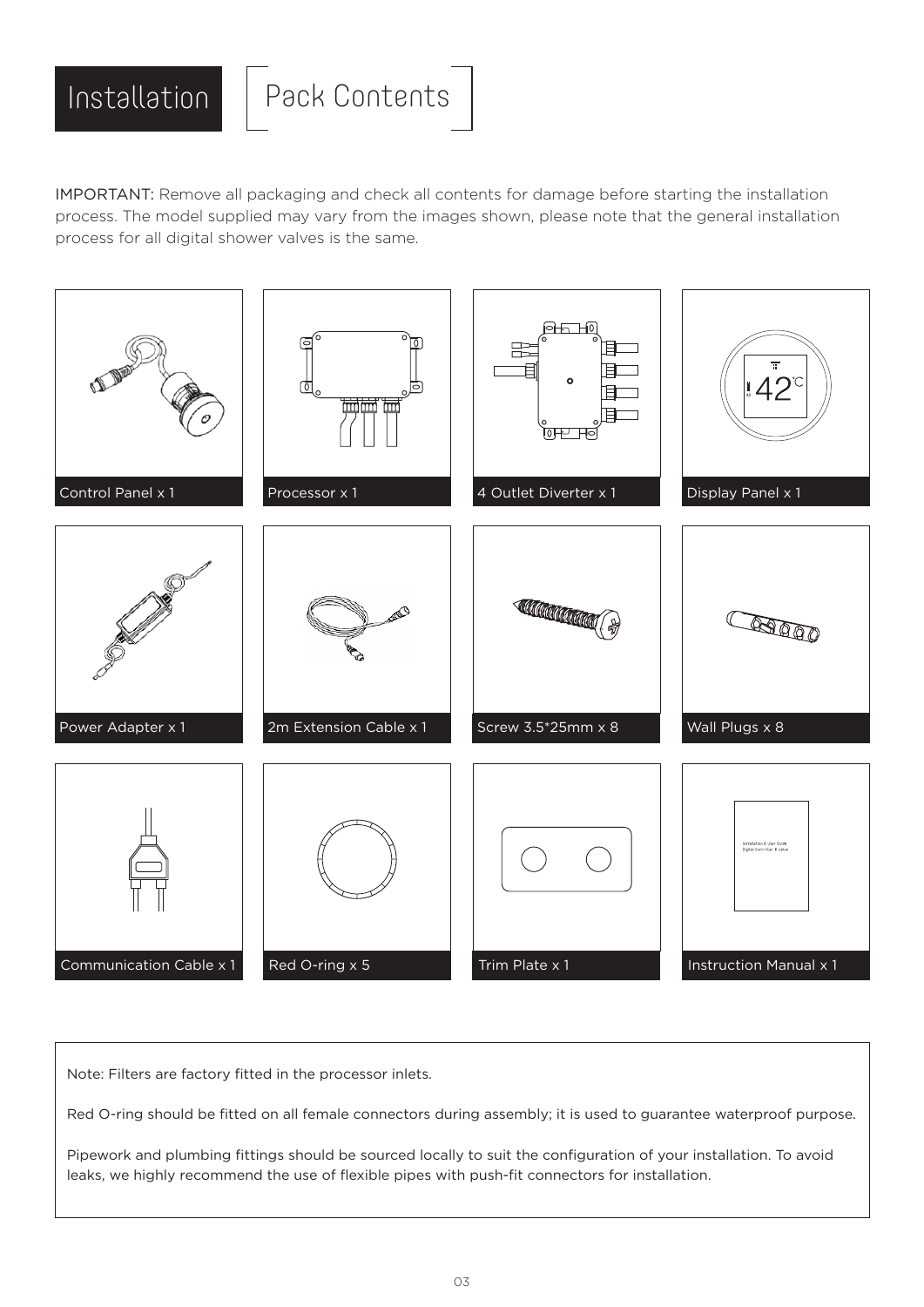

# $\begin{array}{|c|c|} \hline \text{Instantation} & \text{System Specifications} \hline \end{array}$

| <b>Electrical Parameters</b>                                                            |                                         |  |
|-----------------------------------------------------------------------------------------|-----------------------------------------|--|
| Input Supply Voltage                                                                    | AC110V-230V 50Hz-60Hz                   |  |
| Supply Voltage of Control Panel, Processor & Diverter                                   | DC12V                                   |  |
| Maximum Load                                                                            | 18W                                     |  |
| <b>Water Pressures</b>                                                                  |                                         |  |
| Inlet Cold Water Static Pressure                                                        | 1bar-10bar                              |  |
| Inlet Cold Water Dynamic Pressure                                                       | 1bar-5bar                               |  |
| Inlet Hot Water Static Pressure                                                         | 1bar-10bar                              |  |
| Inlet Hot Water Dynamic Pressure                                                        | 1bar-5bar                               |  |
| Outlet Water Flow Rate (at 3 bar)                                                       | 25 L/min                                |  |
| Tempertures                                                                             |                                         |  |
| Maximum Temperature (Factory Preset)                                                    | 38°C                                    |  |
| Maximum Temperature (Setting Range)                                                     | 25°C-45°C                               |  |
| Minimum Temperature                                                                     | 25°C, Full Cold water selectable        |  |
| High Temperature Protection                                                             | 49°C                                    |  |
| Temperature Stability                                                                   | +/-1°C at recommended supply conditions |  |
| Hot Water Range                                                                         | 55-75°C                                 |  |
| Cold Water Range                                                                        | $4 - 25$ °C                             |  |
| Ambient Temperature                                                                     | $4 - 40^{\circ}$ C                      |  |
| Humidity                                                                                | 95% non-condensing                      |  |
| Times                                                                                   |                                         |  |
| Power Off Water Protection Time                                                         | 3s                                      |  |
| Cold Water Supply Failure Protection                                                    | 2.5s                                    |  |
| IP Rating                                                                               | IP X4                                   |  |
| The control panel and display panel are suitable for installation in the showering area |                                         |  |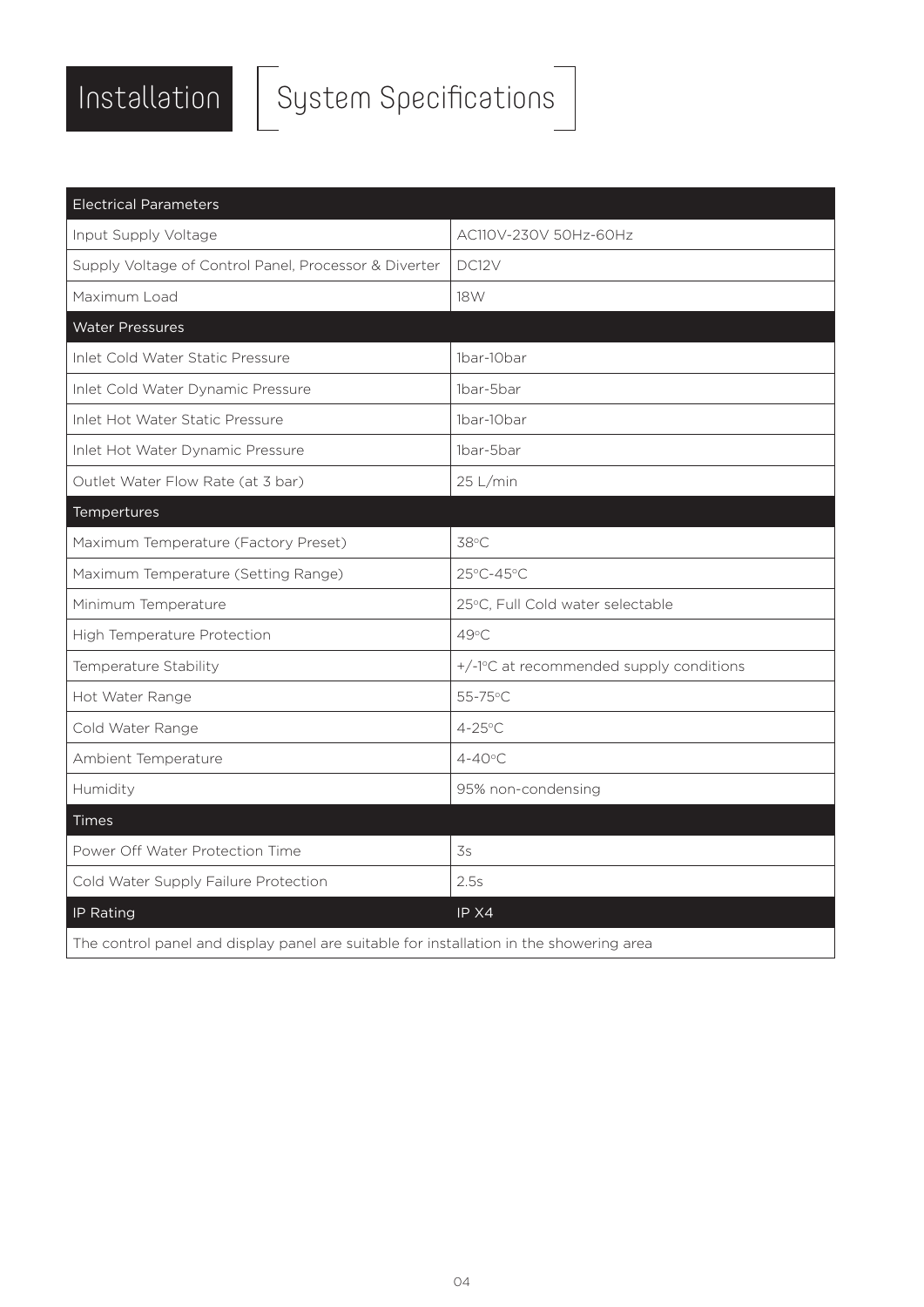## Installation | Schematic Connection Diagram



IMPORTANT: The processor MUST be positioned for convenient maintenance. It MUST NOT be sealed into the wall.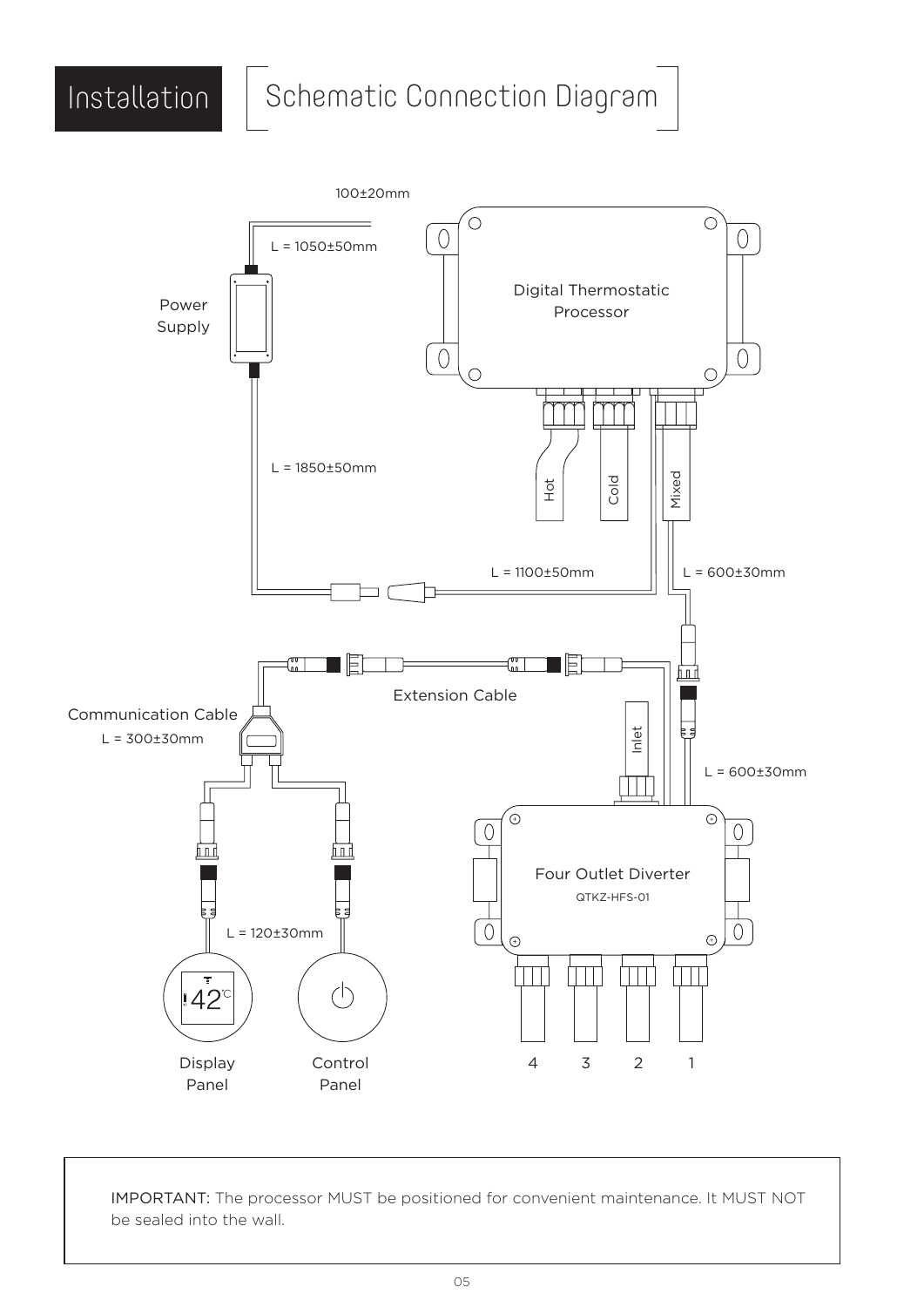

Processor Installation Dimension



Diverter Installation Dimension

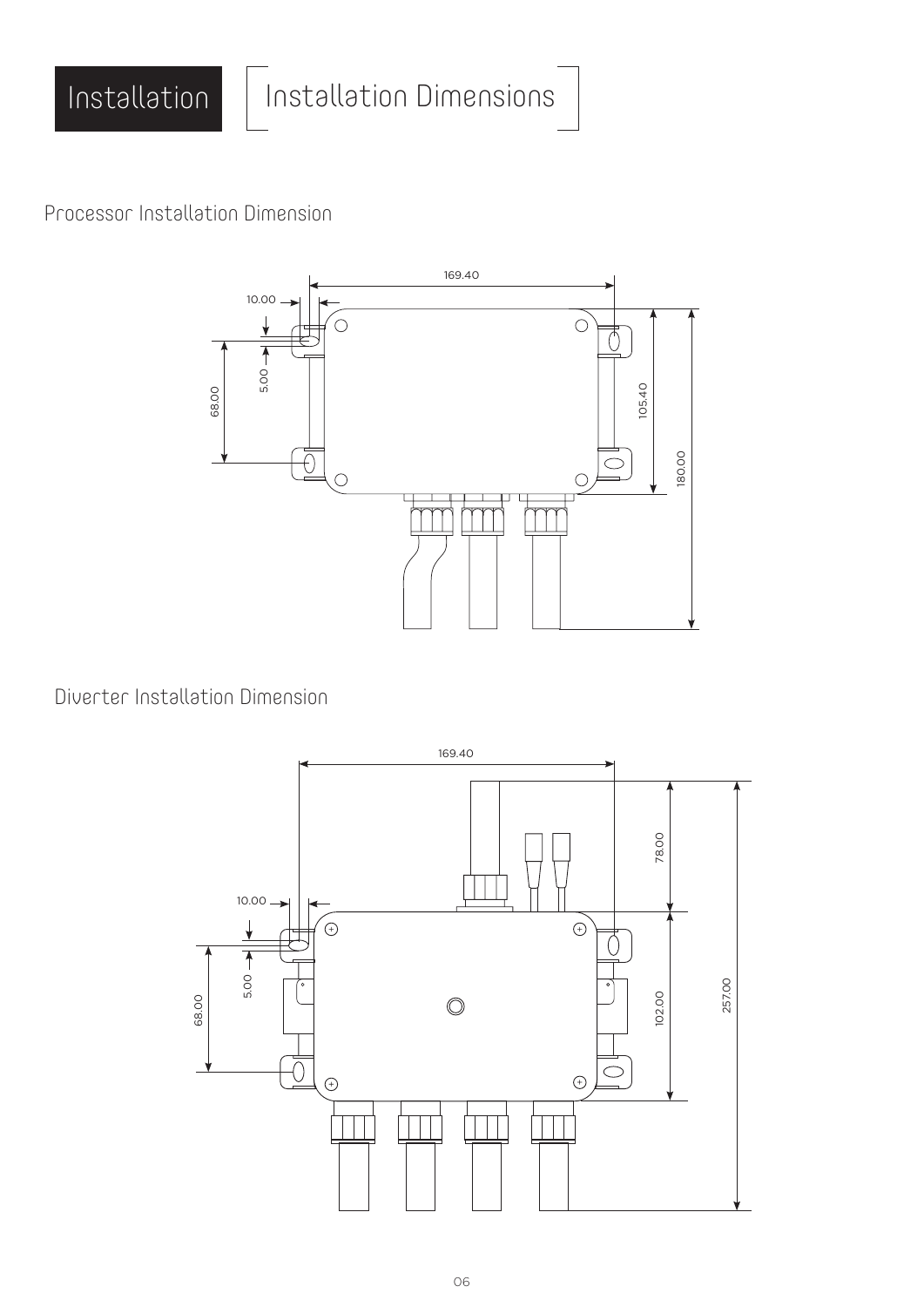Installation | Processor & Diverter Installation

IMPORTANT: The processor must be placed in a convenient location for maintenance. You MUST ensure it is never sealed into the wall.

Step 1: Position the Processor and Diverter in desired location and mark through the pre-drilled holes [Fig.1] Step 2: Remove the Processor and Diverter, drill holes at the marked positions on the wall surface using a suitable drill bit.

Step 3: Insert wall plugs and secure the Processor and Diverter in position using the fixing screws [ Fig.2 ] NB: The Processor and Diverter are both fitted with copper tails. We recommend using push fit connectors during installation. [ Fig.3 ]

DO NOT screw any copper nuts as they are already secured by the factory. Over-screwing the nuts may damage the valve and cause leaks.







IMPORTANT: Ensure that all pipe works are perpendicular to the processor and diverter. This will prevent leaks due to external force on the connectors of the processor or diverter.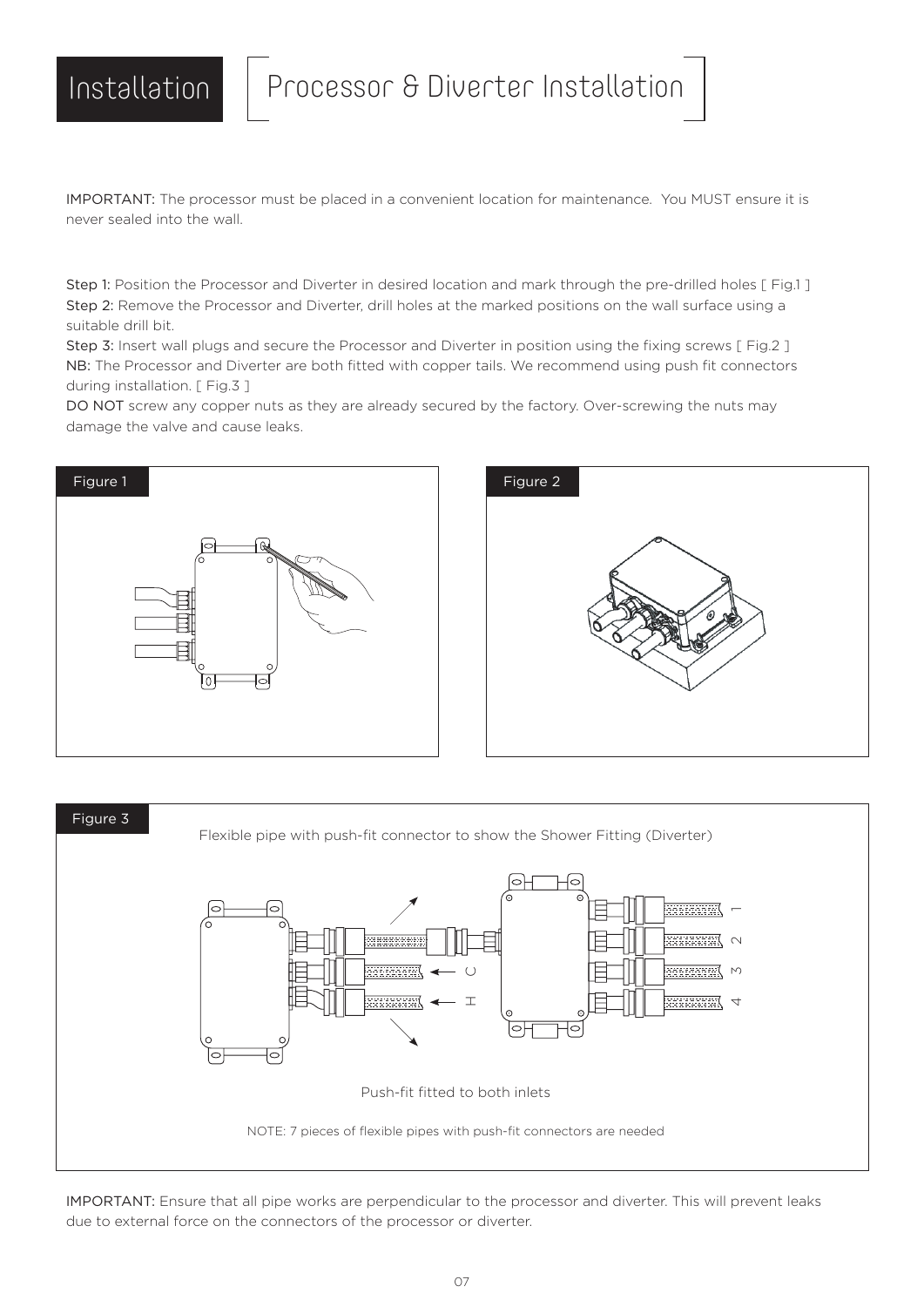NOTE: The control panel and display panel are suitable for installation in the showering area.











Insert the control body into the installation bracket assembly and rotate clockwise to lock it in place.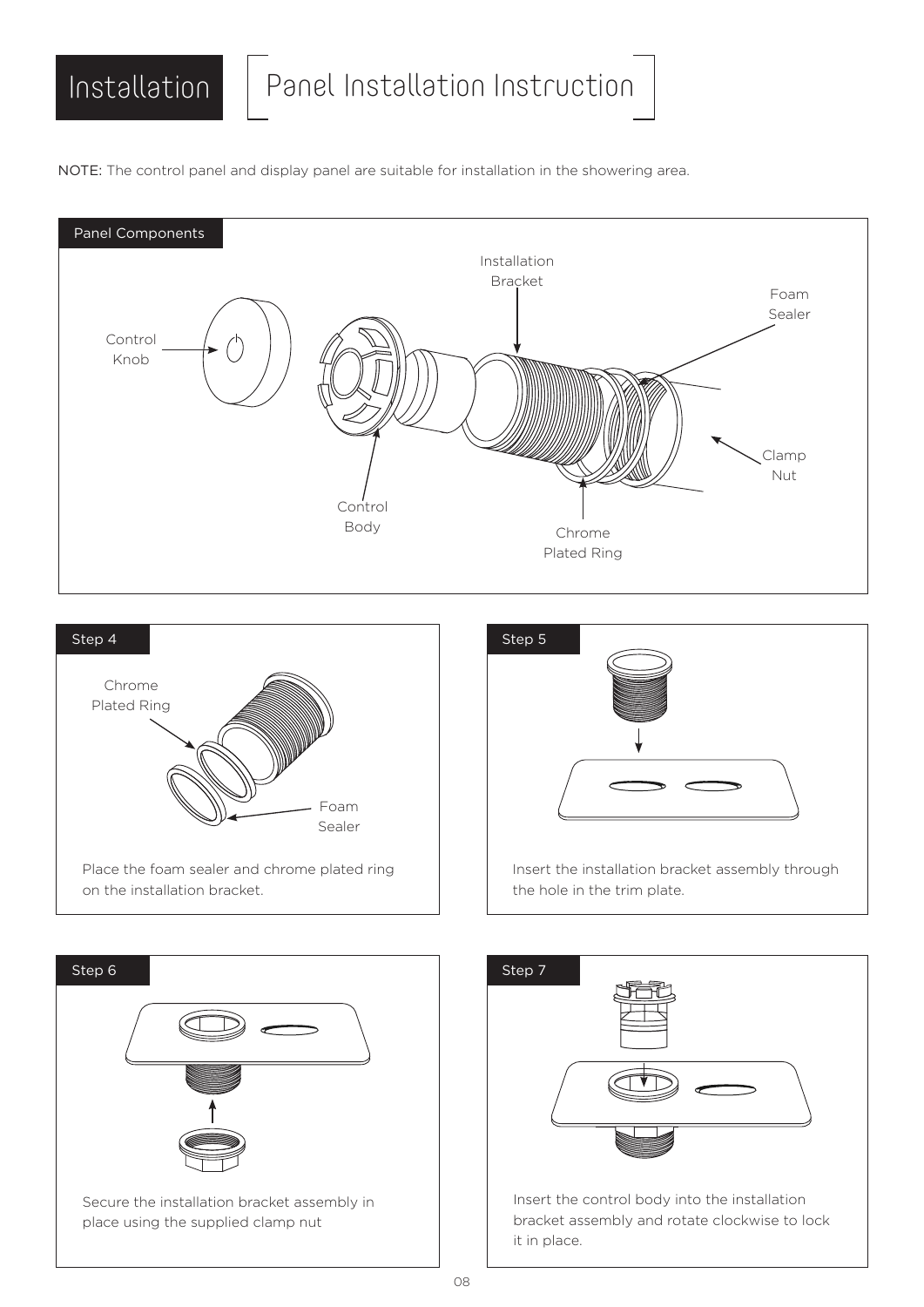NOTE: The control panel and display panel are suitable for installation in the showering area.







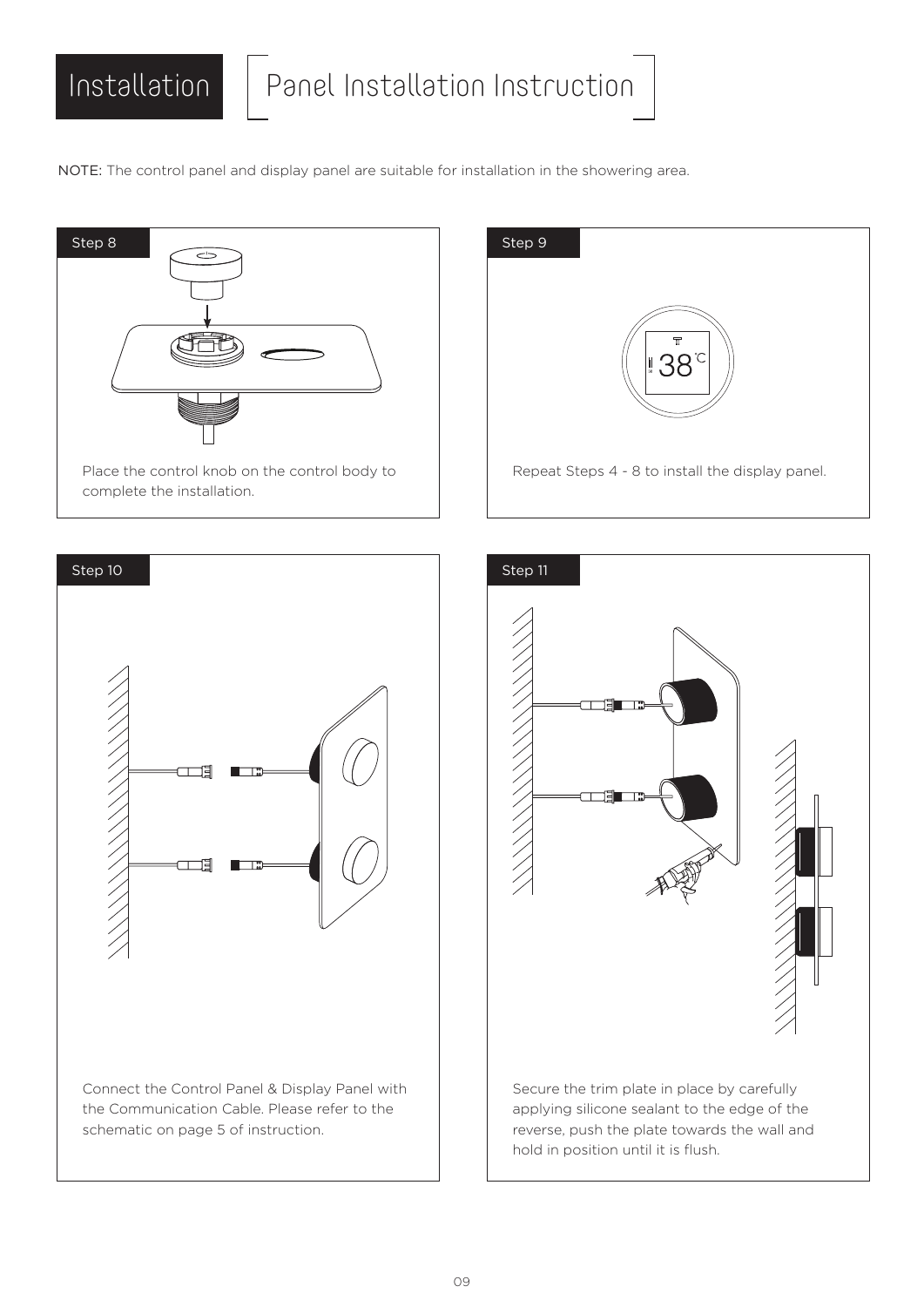### Installation | Operating Instructions







Before using the shower for the first time the installer needs to check that the water/plumbing connections are correct. Check that there are no leaks around the connections to the inlets and outlet.

#### Power on Processor

Turn on power to the diverter and processor, the system will currently be in standby mode.

#### Power on Control Panel

[4] Press the knob on the control panel, a purple halo will illuminate around the knob to indicate it is on and the display panel will activate. Water will start to flow, please note the factory pre-set temperature is 38°C.

#### Outlet Setting Up Procedure

[4] Prior to using the digital valve the outlets need to be configured. Start by pressing the control panel knob for 5 seconds, this will activate the menu on the display panel.

The number shown on the top of the display panel indicates the outlet number. [ 5 ]

[6] Rotate the control panel knob to select an outlet for each outlet number. The outlets are displayed by the icons on the table below. Once you have made your selection press the knob once to program.

The system will then move onto the next outlet, repeat the above steps to make your outlet selection.

If you do not require one of the outlets select the 'outlet block' icon. This will prevent any water from coming out of that outlet.

Once you have set up all the outlets, the system will turn off automatically. Press the control panel knob once again and the system will run with your new customised settings.

| Outlet Icons          |              | $\mathbf{E}=\mathbf{E}+\mathbf{E}$<br>$\mathbf{L}$<br>上上 | $\overline{\phantom{0}}$<br>$\overline{\phantom{a}}$<br>$\overline{\phantom{a}}$ |             |                  | 111                |
|-----------------------|--------------|----------------------------------------------------------|----------------------------------------------------------------------------------|-------------|------------------|--------------------|
| Light Flashing Colour | Orange       | Red                                                      | Green                                                                            | Blue        | White            | Cyan               |
| Function              | Outlet Block | Shower Head                                              | Body Jet                                                                         | Hand Shower | Waterfall Shower | <b>Bath Filler</b> |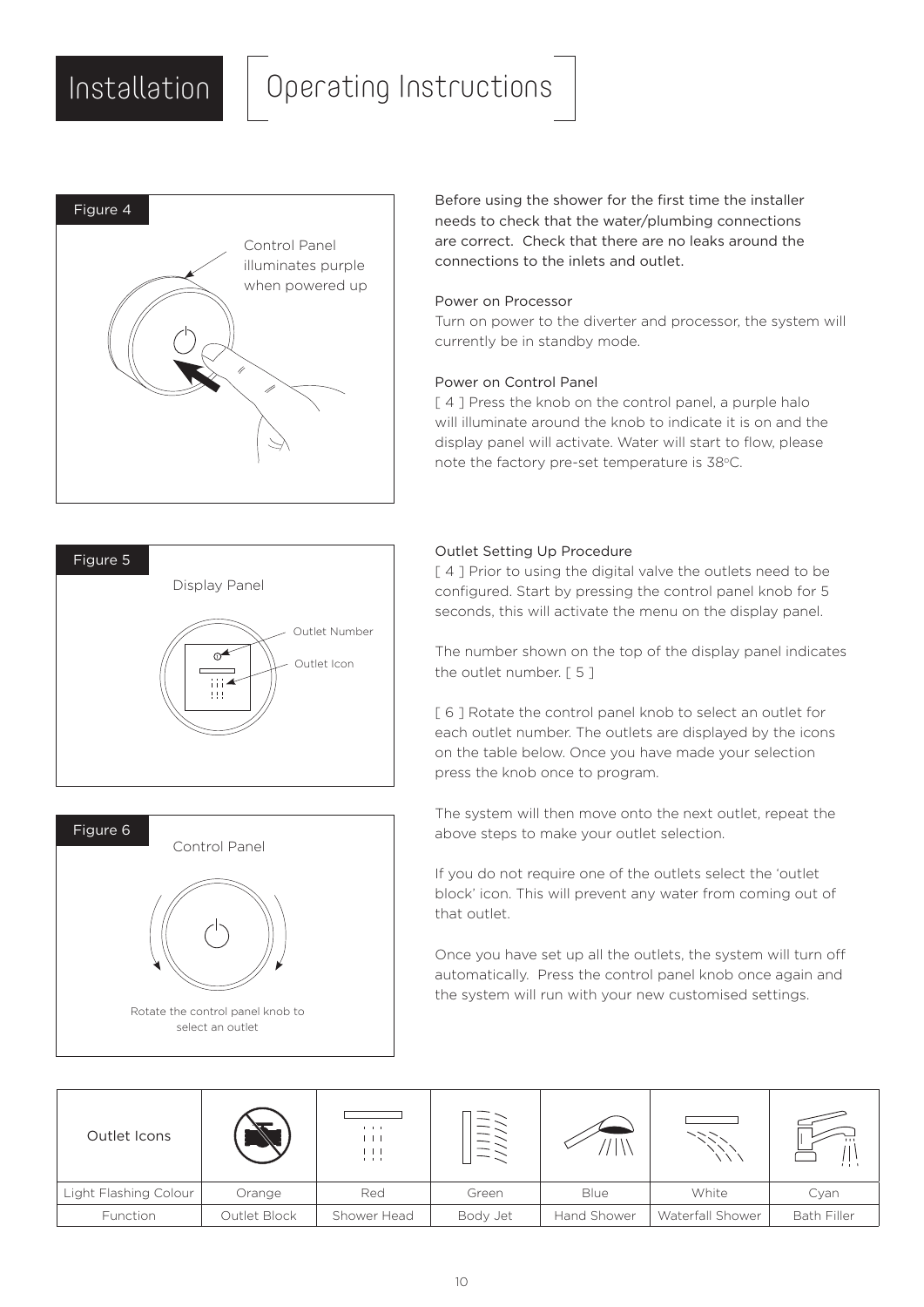## Installation Operating Instructions



### Outlet Selection in Normal Use

When the system is on, press down and rotate the control panel knob at the same time to select an outlet. The display will show the selection of icons you have programmed. [7]

Please refer to the outlet icons on page 10.



# Figure 9 Control Panel light turns off when powered off

#### Temperature Adjustment

To increase the water temperature, rotate the display panel clockwise. The maximum temperature setting is 45°C. To decrease the temperature, turn the knob anti-clockwise. The minimum temperature will depend on your cold water supply. The knob will illuminate blue when the temperature is less than 25°C, and the display screen shows "COLD". In normal use, the system will remember the last water temperature setting when it is powered on again. [ 8 ]

| Temperature                      | Illumination Colour |
|----------------------------------|---------------------|
| $40^{\circ}$ C - $45^{\circ}$ C. | Red                 |
| $25^{\circ}$ C - 40 $^{\circ}$ C | Purple              |
| $0^{\circ}$ C – 25 $^{\circ}$ C  | Blue                |

#### Power Off

Press the control panel knob again to turn off the water flow. The light under the knob will turn off. [ 9 ]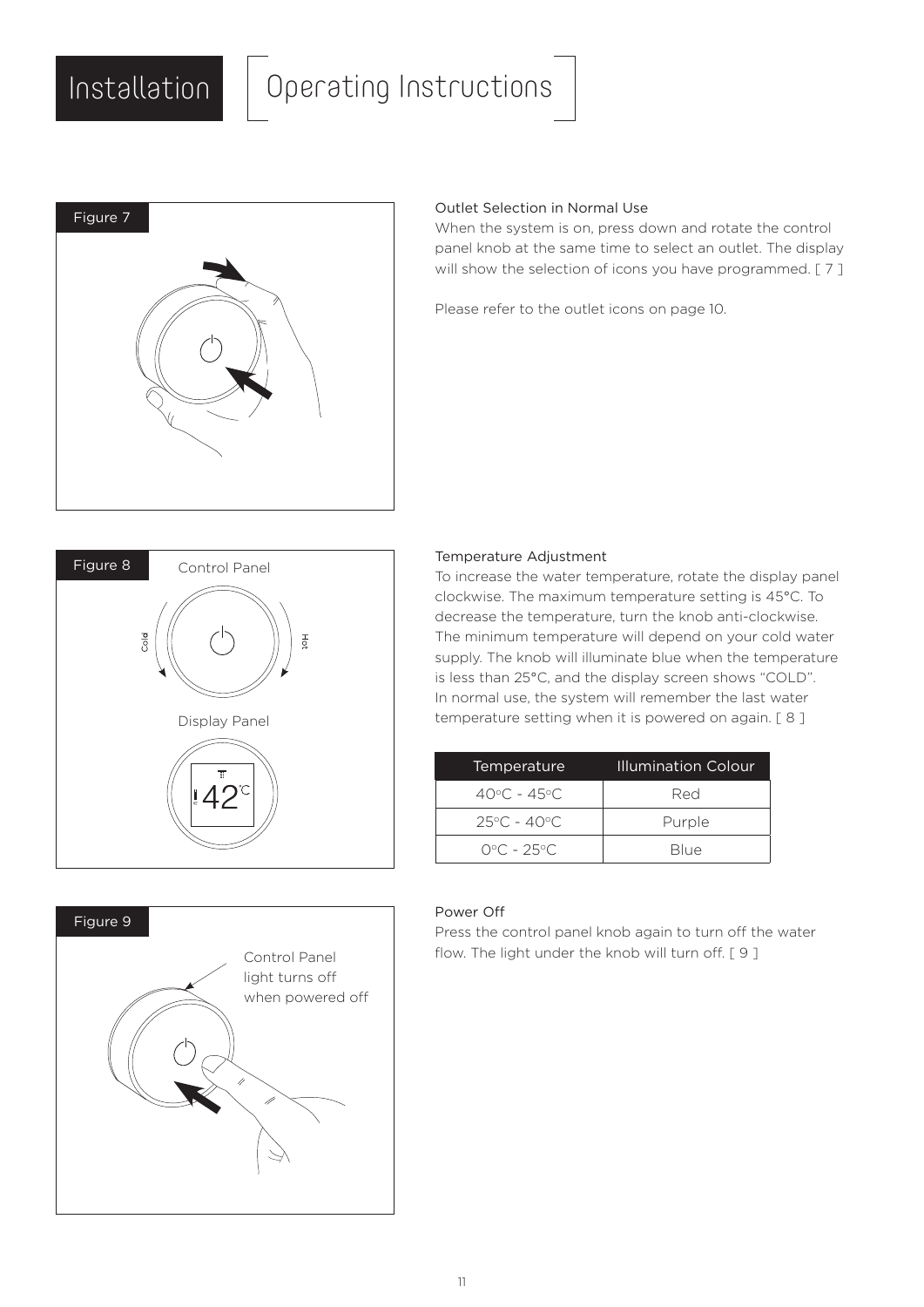

# Installation Troubleshooting

| <b>SYMPTOM</b>                               | <b>CAUSE</b>                                                                                             | <b>REMEDY</b>                                                                                                                                                                                               |
|----------------------------------------------|----------------------------------------------------------------------------------------------------------|-------------------------------------------------------------------------------------------------------------------------------------------------------------------------------------------------------------|
| Cold Inlet Failure                           | Caused by lack of inlet cold water,<br>temperature sensor detects<br>over-heating                        | Ensure cold water supply to the<br>processor is installed and flowing<br>correctly.<br>Once the inlet cold water supply<br>recovers, press the knob to clear the<br>fault, press again to power the shower. |
| Temperature Control Failure                  | Outlet water temperature sensor failure                                                                  | Please contact manufacturer to replace<br>the processor                                                                                                                                                     |
| Inlet Temperature Sensor Failure             | Caused by hot water temperature<br>sensor failure                                                        | Please contact manufacturer to replace<br>the processor                                                                                                                                                     |
| <b>Outlet Switch Failure</b>                 | Caused by motor failure                                                                                  | Please contact manufacturer to replace<br>the processor                                                                                                                                                     |
| <b>Connection Error</b>                      | Cable is not connected correctly                                                                         | Ensure the data connection cable<br>between the panels and the processor<br>is installed correctly. Press the knob to<br>clear the fault, press again to power the<br>shower                                |
|                                              | Pins are damaged                                                                                         | Check pins on all cables, if any<br>defects are present please contact the<br>manufacturer for a replacement                                                                                                |
| Inlet Hot Water Temperature Over 85°C        | Temperature sensor detects inlet hot<br>water is over 85°C                                               | Adjust the inlet hot water temperature<br>$(< 85^{\circ}C)$                                                                                                                                                 |
|                                              | No hot water available                                                                                   | Ensure hot water supply to the<br>processor is installed and that your<br>heating system is working correctly                                                                                               |
| Inlet Hot Water<br>Temperature is<br>Too Low | Inlet hot water temperature is too low                                                                   | Adjust the inlet hot water temperature<br>$(> 55^{\circ}C)$                                                                                                                                                 |
|                                              | Check-valve or filter in the hot water<br>inlet is blocked                                               | Check the valve and filter to ensure<br>they are clean and there are no external<br>objects inside                                                                                                          |
|                                              | Inlet cold water pressure is too high                                                                    | Reduce inlet cold water pressure <5bar                                                                                                                                                                      |
|                                              | Inlet hot water pipe is too long, so<br>mixed water cannot reach pre-set<br>temperature within 2 minutes | Restart the unit (multiple times if<br>required) Reduce the distance that the<br>hot water has to travel or insulate the<br>hot water pipe                                                                  |
|                                              | Hot and cold water inlets pipes are<br>reversed                                                          | Check and re-connect hot and cold<br>water supply                                                                                                                                                           |